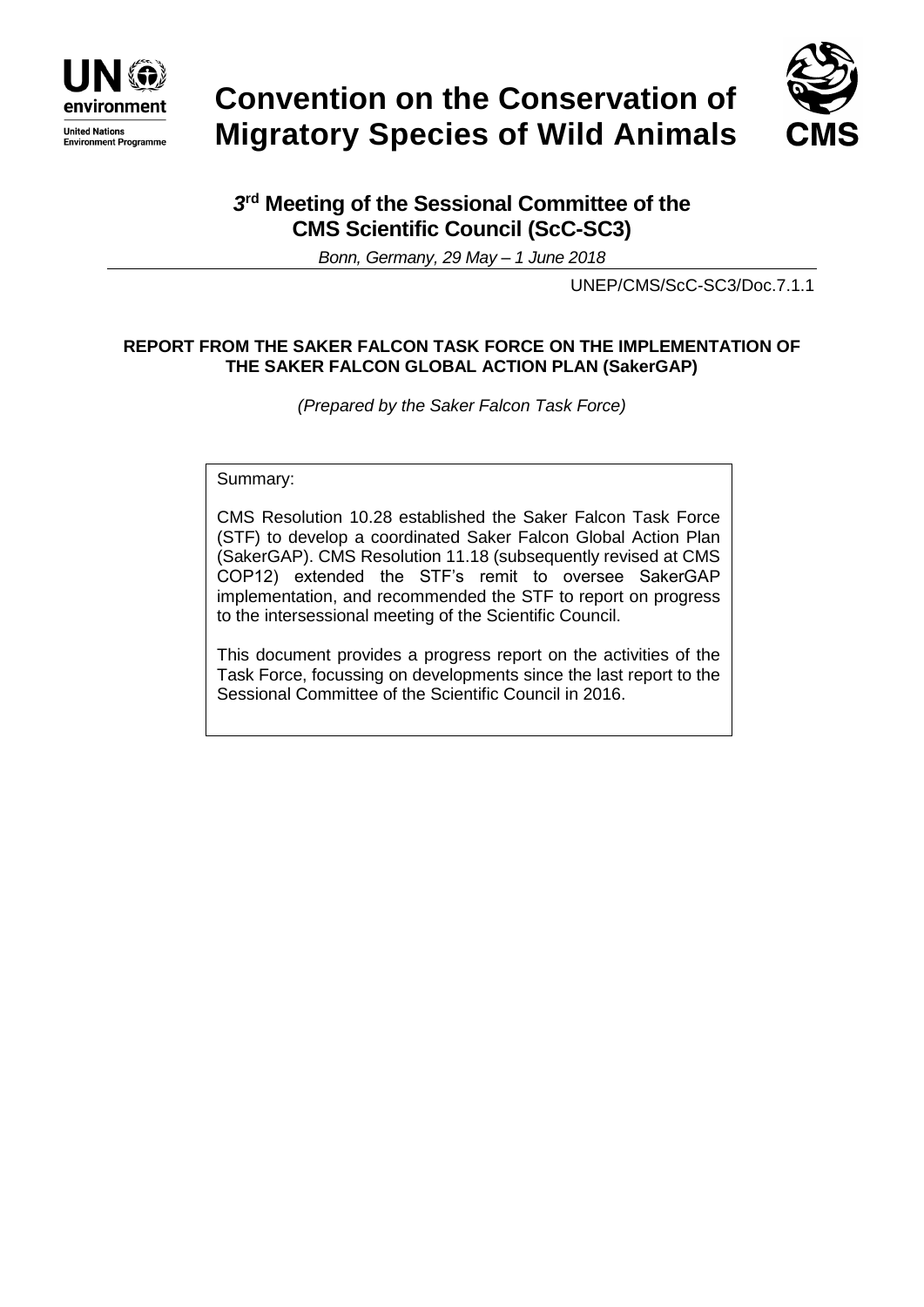## **REPORT FROM THE SAKER FALCON TASK FORCE ON THE IMPLEMENTATION OF THE SAKER FALCON GLOBAL ACTION PLAN (SakerGAP)**

#### **Background**

1. CMS Resolution 10.28 established the Saker Falcon Task Force (STF) at COP10 in 2011, under the auspices of the Coordinating Unit of the CMS Raptors MOU, to develop a coordinated Saker Falcon Global Action Plan (SakerGAP), including a management and monitoring system, to conserve the Saker Falcon. SakerGAP<sup>1</sup> was developed over three years and adopted at CMS COP11 in 2014 by means of CMS Resolution 11.18. CMS Resolution 11.18 (subsequently revised slightly at CMS COP12 in October 2017<sup>2</sup> ) extended the STF's remit to oversee SakerGAP implementation and recognized that the work of the STF had been a unique and productive partnership employing a transparent consensus-building approach, involving a wide range of parties.

#### Progress

- 2. The SakerGAP identified the need to recruit a coordinator to drive forward its implementation in a coordinated and effective manner. Absence of funding and subsequently administrative issues resulted in long delays but a formal recruitment process began early in 2016 and was eventually concluded in November 2017, when two part-time consultants began work: Robert Sheldon as the SakerGAP Coordinator and András Kovács as STF Specialist Technical Advisor. In addition, Colin Galbraith agreed to continue as Chair of the STF. A small Steering Group, including the threepeople mentioned above, plus Nick P. Williams (Programme Officer) and Jenny Renell (Programme Associate) from the Coordinating Unit, has been established to guide progress and to support the work of the STF.
- 3. Given the amount of time that had elapsed since the adoption of the SakerGAP, a concise questionnaire was developed to gather information from Range States about their progress to date and forward plans to implement SakerGAP. This Status Update Questionnaire was circulated to over 80 Saker Falcon Range States, members of the STF, other stakeholders and interested parties in December 2017. Over 40 email replies were received by the end of January 2018 from 26 Range States and one Co-operating Partner to the Raptors MOU. The SakerGAP Coordinator produced a draft Summary Report and Analysis of the responses. This highlighted good overall geographical coverage, although completed questionnaires were not received from two key breeding States. Excellent progress was reported on the five Flagship Projects identified in the SakerGAP, primarily led by collaborating partner organizations and experts, and also good activity covering almost all aspects of Saker Falcon conservation, albeit less widespread than is ultimately needed. The final question in the questionnaire sought information regarding the challenges (apart from financial constraints) that respondents were experiencing that were either delaying or preventing implementation of SakerGAP. The replies received illuminated a wide range of 74 activities, most of which fall within the anticipated role of the STF. These responses underlined the importance of the promotion, coordination and facilitation roles of the STF in driving forward effective implementation of the SakerGAP.

 $\overline{a}$ <sup>1</sup> <http://www.cms.int/raptors/en/publication/saker-falcon-global-action-plan-sakergap>

<sup>2</sup> Res.11.18 (Rev.COP12)<http://www.cms.int/en/document/saker-falcon-falco-cherrug-global-actionplan-sakergap>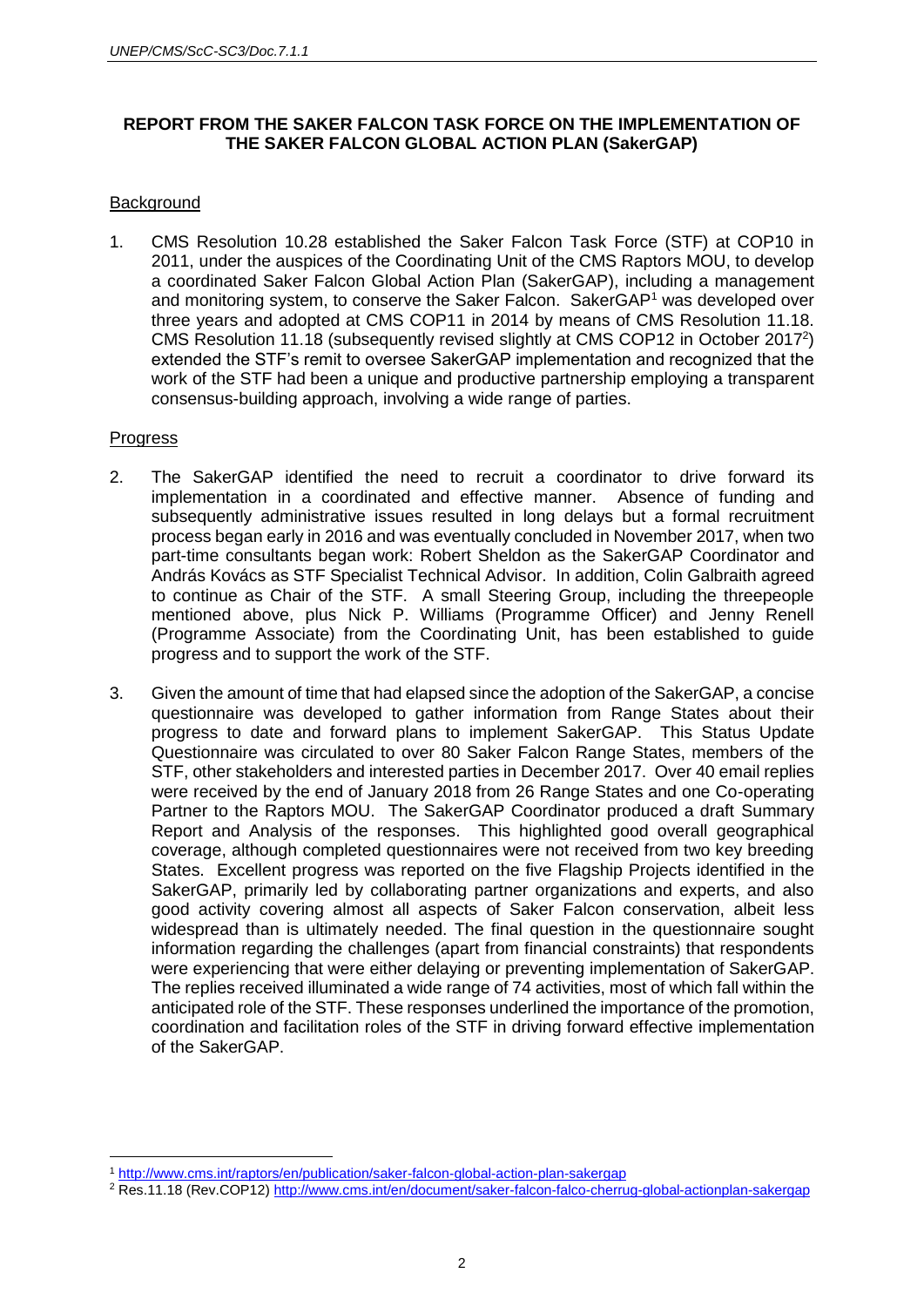- 4. The Flagship Projects outlined in the SakerGAP aimed to generate momentum, take immediate actions after the preparation of the SakerGAP and guide activities to conserve the Saker Falcon over the ten-year period 2015 – 2024 covered by the plan. Since the last report<sup>3</sup> to the Sessional Committee of the CMS Scientific Council in 2016, the first two Flagship Projects (Online Information Portal; Saker Falcon Network) have been completed. The Portal [\(www.sakernet.org\)](http://www.sakernet.org/) was launched on schedule, and met its target of 1,000 visits in the first four months, with over 7,000 visits by the start of 2018. Engagement with an online survey of falconers and trappers in the main Saker Falcon breeding areas of Asia was encouraging according to a report from IUCN's thematic group on Sustainable Use and Management of Ecosystems. Survey data were contributed by 32 individual falcon trappers and from nine falcon hospitals/clinics, with two others known but these failed to respond. Falconers and trappers primarily engaged where their national clubs were well-organized and encouraged them to do so but relative response to survey was low in end-use countries for traded falcons. Reasons given for lack of response primarily involved concerns about how the information might be used. Although development and trial of a system for trade and ecological monitoring of Saker Falcon populations had been planned (as Sakernet 2), it had not been funded within the window of availability for key participants; this highlights the importance of further work to (re)establish and maintain a flourishing wild population of the Saker Falcon in suitable Central Asian States, through construction of nest platforms, and addressing the threat of electrocution on power-line poles.
- 5. Regarding the third Flagship Project (to deploy 100 satellite tags on Saker Falcons), so far at least 79 Saker Falcons have been satellite tagged in Austria, Bulgaria, China, the Czech Republic, Hungary, Mongolia, Romania, the Russian Federation, Serbia, Slovakia and Ukraine since 2014. In 2016 and 2017, the International Association for Falconry and Conservation of Birds of Prey (IAF) and Ecotone Telemetry co-funded with several institutions a satellite-tracking project on Sakers in the Russian Federation and Mongolia, which represents half of the top four Range States hosting breeding populations.
- 6. With respect to the fourth Flagship Project (to erect 1,000 artificial nest platforms for the Saker Falcon), according to report from the Emirates Falconers' Club, two hundred closed box design artificial nests have been erected on Qinghai Tibetan Plateau as part of pilot research by Institute of Zoology in Beijing and partners. The project also utilizes data from artificial nests erected by local authorities (ca. 10,000 across the Qinghai Tibetan Plateau). Artificial nest platforms have also been established in Austria, Bulgaria, Hungary, Romania, the Russian Federation, Serbia, Slovakia and Ukraine.
- 7. Regarding the fifth Flagship Project (to install or retrofit 1,000,000 new or existing birdsafe electricity poles), retrofitting of poles and related activities have been undertaken in Bulgaria, China, Hungary, Mongolia, the Russian Federation, Serbia and Slovakia. Designing and applying bird-safe pole configurations and insulation of existing poles are actively ongoing in several Range States. For example, Wildlife Science and Conservation Center of Mongolia (WSCC) and the Emirates Falconers' Club trialled a new pole configuration on a ca. 50 km of powerline between Bayan-Ovoo and Galuut counties in Mongolia. A pre-configuration survey showed that about 75 per cent of dead birds found were Saker Falcons. An estimated 85 per cent reduction in mortality was documented for poles with modification compared to unmodified poles on this line. An IAF-led recommendation<sup>4</sup> on 'Preventing electrocution and collision impacts of power infrastructure on birds' proposed to the IUCN World Conservation Congress was adopted in 2016. The main thrust was to alert financing institutions of major infrastructure projects that all new powerlines should incorporate bird-friendly pole designs. IAF has

 $\overline{a}$ <sup>3</sup> UNEP/CMS/ScC-SC1/Inf.[3 http://www.cms.int/en/document/saker-falcon-global-action-plan-sakergap](http://www.cms.int/en/document/saker-falcon-global-action-plan-sakergap)

<sup>4</sup> WCC-2016-REC-098 https://portals.iucn.org/library/node/46515